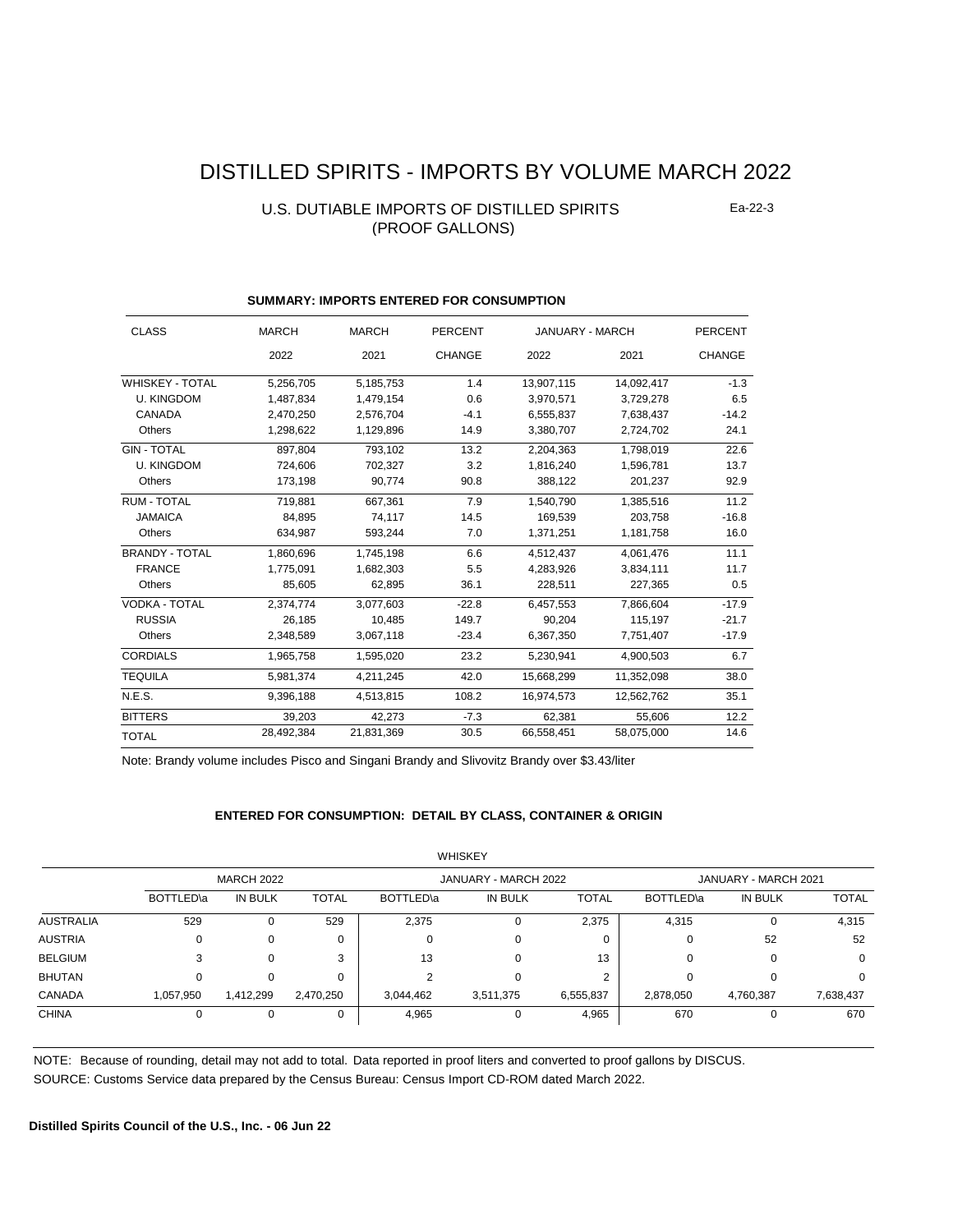# Page 2 Ea-22-3

|                   |                |                   |                |                   | WHISKEY              |              |                   |                      |              |
|-------------------|----------------|-------------------|----------------|-------------------|----------------------|--------------|-------------------|----------------------|--------------|
|                   |                | <b>MARCH 2022</b> |                |                   | JANUARY - MARCH 2022 |              |                   | JANUARY - MARCH 2021 |              |
|                   | BOTTLED\a      | <b>IN BULK</b>    | <b>TOTAL</b>   | <b>BOTTLED</b> \a | IN BULK              | <b>TOTAL</b> | <b>BOTTLED</b> \a | <b>IN BULK</b>       | <b>TOTAL</b> |
| <b>DENMARK</b>    | $\mathbf 0$    | 0                 | 0              | 0                 | 0                    | 0            | $\overline{2}$    | $\mathbf 0$          | 2            |
| <b>DOM REP</b>    | 428            | 0                 | 428            | 492               | $\mathbf 0$          | 492          | $\mathbf 0$       | $\mathbf 0$          | $\mathbf 0$  |
| <b>FINLAND</b>    | 0              | 0                 | 0              | 0                 | 0                    | 0            | 154               | 0                    | 154          |
| <b>FRANCE</b>     | 29,869         | 0                 | 29,869         | 78,665            | $\Omega$             | 78,665       | 210,593           | 3,514                | 214,107      |
| <b>GERMANY</b>    | 0              | 25                | 25             | 40                | 1,115                | 1,155        | 13                | 0                    | 13           |
| <b>GUADELOUPE</b> | $\mathbf 0$    | $\mathbf 0$       | 0              | 3,973             | 0                    | 3,973        | $\mathbf 0$       | $\mathbf 0$          | $\mathbf 0$  |
| <b>ICELAND</b>    | $\mathbf 0$    | $\Omega$          | $\Omega$       | 0                 | $\Omega$             | $\Omega$     | 385               | $\Omega$             | 385          |
| <b>INDIA</b>      | 5,215          | 0                 | 5,215          | 14,302            | 0                    | 14,302       | 32,484            | $\mathbf 0$          | 32,484       |
| <b>IRELAND</b>    | 1,009,073      | 134,688           | 1,143,761      | 2,758,115         | 339,191              | 3,097,306    | 2,196,803         | 91,979               | 2,288,783    |
| <b>ISRAEL</b>     | 0              | 0                 | 0              | 0                 | 0                    | 0            | 2,229             | $\mathbf 0$          | 2,229        |
| <b>ITALY</b>      | 15             | $\mathbf 0$       | 15             | 24                | $\mathbf 0$          | 24           | $\mathbf 0$       | $\mathbf 0$          | $\Omega$     |
| <b>JAPAN</b>      | 112,920        | 201               | 113,121        | 159,690           | 2,266                | 161,956      | 177,662           | 410                  | 178,072      |
| <b>MEXICO</b>     | 3,109          | 0                 | 3,109          | 4,741             | 0                    | 4,741        | 2,642             | 0                    | 2,642        |
| <b>NETHLDS</b>    | 1,462          | 0                 | 1,462          | 1,467             | 0                    | 1,467        | 13                | 0                    | 13           |
| <b>PORTUGAL</b>   | $\mathbf 0$    | 0                 | $\mathbf 0$    | 0                 | $\mathbf 0$          | $\Omega$     | 205               | $\mathbf 0$          | 205          |
| <b>SLOVAKIA</b>   | $\mathbf 0$    | $\mathbf 0$       | 0              | 1,186             | $\mathbf 0$          | 1,186        | $\mathbf 0$       | $\mathbf 0$          | $\Omega$     |
| <b>SPAIN</b>      | 875            | 0                 | 875            | 6,695             | $\Omega$             | 6,695        | 385               | 69                   | 454          |
| SWEDEN            | $\mathbf 0$    | 0                 | 0              | 0                 | 0                    | $\Omega$     | 109               | $\mathbf 0$          | 109          |
| SWITZLD           | 208            | 0                 | 208            | 208               | 0                    | 208          | $\mathbf 0$       | $\mathbf 0$          | 0            |
| <b>TAIWAN</b>     | $\overline{2}$ | $\mathbf 0$       | $\overline{2}$ | 1,183             | 0                    | 1,183        | 12                | $\mathbf 0$          | 12           |
| <b>U. KINGDOM</b> | 1,056,927      | 430,906           | 1,487,834      | 2,935,484         | 1,035,087            | 3,970,571    | 2,596,534         | 1,132,744            | 3,729,278    |
| <b>Total</b>      | 3,278,586      | 1,978,119         | 5,256,705      | 9,018,081         | 4,889,034            | 13,907,115   | 8,103,263         | 5,989,154            | 14,092,417   |

|                  | GIN               |                   |              |                   |                      |              |           |                      |              |  |  |  |
|------------------|-------------------|-------------------|--------------|-------------------|----------------------|--------------|-----------|----------------------|--------------|--|--|--|
|                  |                   | <b>MARCH 2022</b> |              |                   | JANUARY - MARCH 2022 |              |           | JANUARY - MARCH 2021 |              |  |  |  |
|                  | <b>BOTTLED</b> \a | <b>IN BULK</b>    | <b>TOTAL</b> | <b>BOTTLED</b> \a | <b>IN BULK</b>       | <b>TOTAL</b> | BOTTLED\a | <b>IN BULK</b>       | <b>TOTAL</b> |  |  |  |
| <b>AUSTRALIA</b> | 82                | 0                 | 82           | 2,587             | 0                    | 2,587        | 510       | $\mathbf 0$          | 510          |  |  |  |
| <b>AUSTRIA</b>   | 295               | $\Omega$          | 295          | 649               | $\Omega$             | 649          | 502       | $\Omega$             | 502          |  |  |  |
| <b>BELGIUM</b>   | $\mathbf 0$       | $\Omega$          | $\Omega$     | $\Omega$          | $\Omega$             | $\Omega$     | 1,281     | 0                    | 1,281        |  |  |  |
| <b>BRAZIL</b>    | $\mathbf 0$       | $\Omega$          | $\Omega$     | 0                 | $\Omega$             | $\Omega$     | 10,679    | $\mathbf 0$          | 10,679       |  |  |  |
| CANADA           | 57,887            | 10,143            | 68,030       | 129,278           | 29,993               | 159,271      | 33,942    | 49,057               | 82,999       |  |  |  |
| <b>FINLAND</b>   | 0                 | $\Omega$          | $\Omega$     | 0                 | $\Omega$             | 0            | 364       | 0                    | 364          |  |  |  |
| <b>FRANCE</b>    | 56,189            | 0                 | 56,189       | 100,346           | 0                    | 100,346      | 27,776    | $\mathbf 0$          | 27,776       |  |  |  |
| <b>GERMANY</b>   | 821               | 0                 | 821          | 12,492            | 0                    | 12,492       | 8,134     | $\mathbf 0$          | 8,134        |  |  |  |
| GREECE           | 785               | 0                 | 785          | 1,190             | 0                    | 1,190        | 342       | 0                    | 342          |  |  |  |
| <b>ICELAND</b>   | 2,037             | 0                 | 2,037        | 2,037             | 0                    | 2,037        | 1,969     | 0                    | 1,969        |  |  |  |
| <b>INDIA</b>     | 92                | $\Omega$          | 92           | 92                | 0                    | 92           | 204       | $\mathbf 0$          | 204          |  |  |  |
| <b>IRELAND</b>   | 16,712            | 0                 | 16,712       | 43,714            | 0                    | 43,714       | 23,216    | 0                    | 23,216       |  |  |  |
| <b>ISRAEL</b>    | $\mathbf 0$       | $\Omega$          | $\Omega$     | $\Omega$          | $\Omega$             | $\Omega$     | 197       | $\mathbf 0$          | 197          |  |  |  |
| <b>ITALY</b>     | 10,982            | 4,861             | 15,842       | 22,404            | 7,777                | 30,181       | 12,556    | 1,965                | 14,522       |  |  |  |
| <b>JAPAN</b>     | 867               | 0                 | 867          | 8,582             | $\mathbf 0$          | 8,582        | 3,736     | 0                    | 3,736        |  |  |  |
| <b>KENYA</b>     | 133               | 0                 | 133          | 484               | $\Omega$             | 484          | 0         | $\mathbf 0$          | $\Omega$     |  |  |  |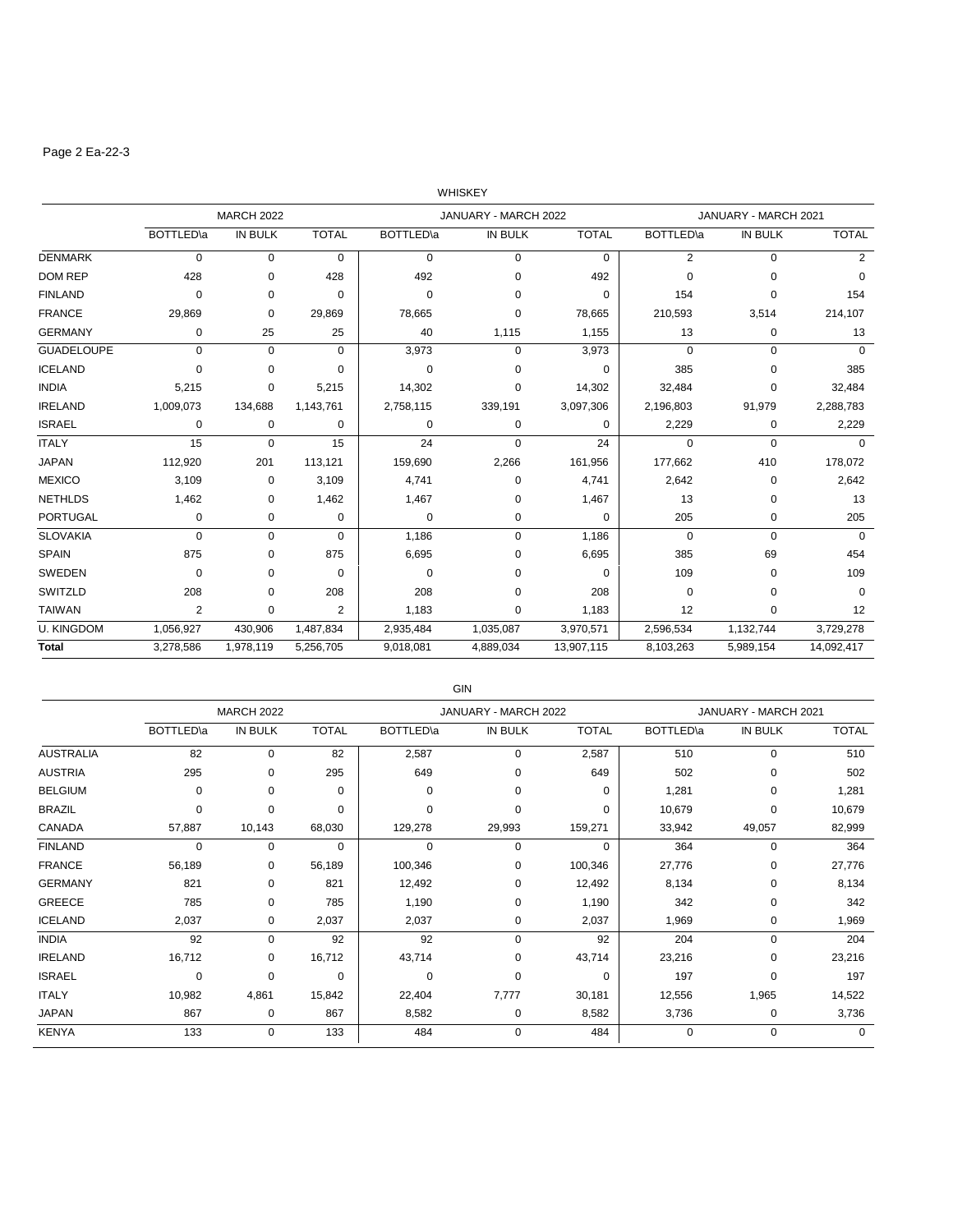# Page 3 Ea-22-3

|                    |                   | <b>MARCH 2022</b> |              |                   | JANUARY - MARCH 2022 |              |                   | JANUARY - MARCH 2021 |              |
|--------------------|-------------------|-------------------|--------------|-------------------|----------------------|--------------|-------------------|----------------------|--------------|
|                    | <b>BOTTLED</b> \a | <b>IN BULK</b>    | <b>TOTAL</b> | <b>BOTTLED</b> \a | <b>IN BULK</b>       | <b>TOTAL</b> | <b>BOTTLED</b> \a | IN BULK              | <b>TOTAL</b> |
| <b>MEXICO</b>      | 947               | $\Omega$          | 947          | 1,470             | 215                  | 1,685        | 268               | $\mathbf 0$          | 268          |
| N. ZEALAND         | 0                 | $\Omega$          | $\Omega$     | $\Omega$          | 0                    | $\Omega$     | 91                | $\Omega$             | 91           |
| <b>NETHLDS</b>     | 2,555             | $\Omega$          | 2,555        | 9,238             | 0                    | 9,238        | 9,665             | 0                    | 9,665        |
| <b>NORWAY</b>      | 0                 | $\Omega$          | 0            | $\Omega$          | <sup>0</sup>         | $\Omega$     | 198               | $\Omega$             | 198          |
| PERU               | 0                 | 0                 | $\Omega$     | 133               | $\Omega$             | 133          | 0                 | 0                    | $\Omega$     |
| <b>PHILIPPINES</b> | 519               | 0                 | 519          | 519               | $\Omega$             | 519          | $\mathbf 0$       | $\Omega$             | $\Omega$     |
| <b>PORTUGAL</b>    | 0                 | $\Omega$          | $\Omega$     | 0                 | 0                    | $\Omega$     | 166               | $\Omega$             | 166          |
| S. AFRICA          | 388               | 0                 | 388          | 1,200             | 0                    | 1,200        | 448               | 0                    | 448          |
| <b>SPAIN</b>       | 3,925             | $\Omega$          | 3,925        | 8,308             | 285                  | 8,594        | 3,571             | 7,227                | 10,798       |
| ST KTS & NEVIS     | 0                 | 0                 | 0            | 0                 | 0                    | $\Omega$     | 793               | $\mathbf 0$          | 793          |
| <b>SWEDEN</b>      | 0                 | $\Omega$          | $\Omega$     | 959               | $\Omega$             | 959          | 1,703             | 0                    | 1,703        |
| SWITZLD            | 2,979             | $\Omega$          | 2,979        | 2,979             | $\Omega$             | 2,979        | 569               | $\Omega$             | 569          |
| <b>U. KINGDOM</b>  | 697,999           | 26,607            | 724,606      | 1,744,975         | 71,265               | 1,816,240    | 1,553,143         | 43,638               | 1,596,781    |
| <b>UGANDA</b>      | 0                 | $\Omega$          | $\Omega$     | 1,191             | 0                    | 1,191        | 0                 | $\Omega$             | $\Omega$     |
| VENEZUELA          | 0                 | $\Omega$          | $\Omega$     | 0                 | $\Omega$             | $\Omega$     | 107               | 0                    | 107          |
| <b>Total</b>       | 856,193           | 41,611            | 897,804      | 2,094,827         | 109,535              | 2,204,363    | 1,696,130         | 101,888              | 1,798,019    |

### RUM

|                   |                   | <b>MARCH 2022</b> |              |                   | JANUARY - MARCH 2022 |              | JANUARY - MARCH 2021 |             |              |
|-------------------|-------------------|-------------------|--------------|-------------------|----------------------|--------------|----------------------|-------------|--------------|
|                   | <b>BOTTLED</b> \a | IN BULK           | <b>TOTAL</b> | <b>BOTTLED</b> \a | <b>IN BULK</b>       | <b>TOTAL</b> | <b>BOTTLED</b> \a    | IN BULK     | <b>TOTAL</b> |
| <b>ANGUILLA</b>   | $\Omega$          | $\Omega$          | 0            | $\Omega$          | $\Omega$             | $\Omega$     | 46                   | $\Omega$    | 46           |
| <b>AUSTRIA</b>    | $\mathbf 0$       | 0                 | $\Omega$     | 372               | $\Omega$             | 372          | 1,929                | 0           | 1,929        |
| <b>BARBADOS</b>   | 44,146            | 100,081           | 144,227      | 70,878            | 349,240              | 420,118      | 120,218              | 186,622     | 306,840      |
| <b>BELGIUM</b>    | 0                 | $\Omega$          | $\Omega$     | $\Omega$          | 0                    | 0            | 167                  | 0           | 167          |
| <b>BELIZE</b>     | 987               | $\Omega$          | 987          | 2,074             | $\Omega$             | 2,074        | 1,475                | 0           | 1,475        |
| <b>BERMUDA</b>    | 0                 | 16,099            | 16,099       | 0                 | 48,195               | 48,195       | 0                    | 16,499      | 16,499       |
| <b>BRAZIL</b>     | 19,831            | 0                 | 19,831       | 35,660            | $\Omega$             | 35,660       | 27,254               | 454         | 27,709       |
| CANADA            | 19,711            | 15,734            | 35,444       | 40,550            | 48,548               | 89,098       | 49,598               | 47,263      | 96,861       |
| <b>CAPE VERDE</b> | 0                 | 0                 | $\Omega$     | 354               | 0                    | 354          | 2,859                | 0           | 2,859        |
| <b>CAYMAN IS</b>  | 114               | 0                 | 114          | 114               | 0                    | 114          | 0                    | 0           | 0            |
| <b>COLOMBIA</b>   | 19,097            | 35                | 19,132       | 47,612            | 35                   | 47,647       | 20,462               | 0           | 20,462       |
| <b>COSTA RICA</b> | 0                 | 0                 | $\Omega$     | 258               | 0                    | 258          | 2,689                | 0           | 2,689        |
| <b>CURACAO</b>    | 0                 | 0                 | $\Omega$     | $\Omega$          | $\Omega$             | $\Omega$     | 1,717                | 0           | 1,717        |
| <b>DOM REP</b>    | 68,845            | 60,506            | 129,351      | 151,338           | 78,550               | 229,887      | 43,605               | 195,415     | 239,020      |
| <b>ECUADOR</b>    | 0                 | 1,427             | 1,427        | 0                 | 8,415                | 8,415        | $\mathbf 0$          | $\mathbf 0$ | $\Omega$     |
| <b>EL SLVADR</b>  | $\mathbf 0$       | 0                 | $\Omega$     | 2,423             | 6,182                | 8,605        | 2,174                | 7,912       | 10,086       |
| <b>ESTONIA</b>    | 0                 | 0                 | $\Omega$     | 1,818             | 0                    | 1,818        | 0                    | 0           | $\Omega$     |
| <b>FIJI</b>       | $\Omega$          | $\Omega$          | $\Omega$     | 38                | $\Omega$             | 38           | 121                  | 0           | 121          |
| <b>FRANCE</b>     | 24,926            | 0                 | 24,926       | 66,714            | $\Omega$             | 66,714       | 43,032               | 641         | 43,673       |
| <b>GERMANY</b>    | 347               | 399               | 745          | 1,413             | 724                  | 2,137        | 901                  | 1,063       | 1,964        |
| <b>GUATEMALA</b>  | 13,405            | 0                 | 13,405       | 33,775            | 6,530                | 40,306       | 32,319               | 6,809       | 39,128       |
| <b>GUYANA</b>     | 24,958            | 0                 | 24,958       | 43,210            | 1,655                | 44,864       | 24,156               | 1,411       | 25,568       |

#### GIN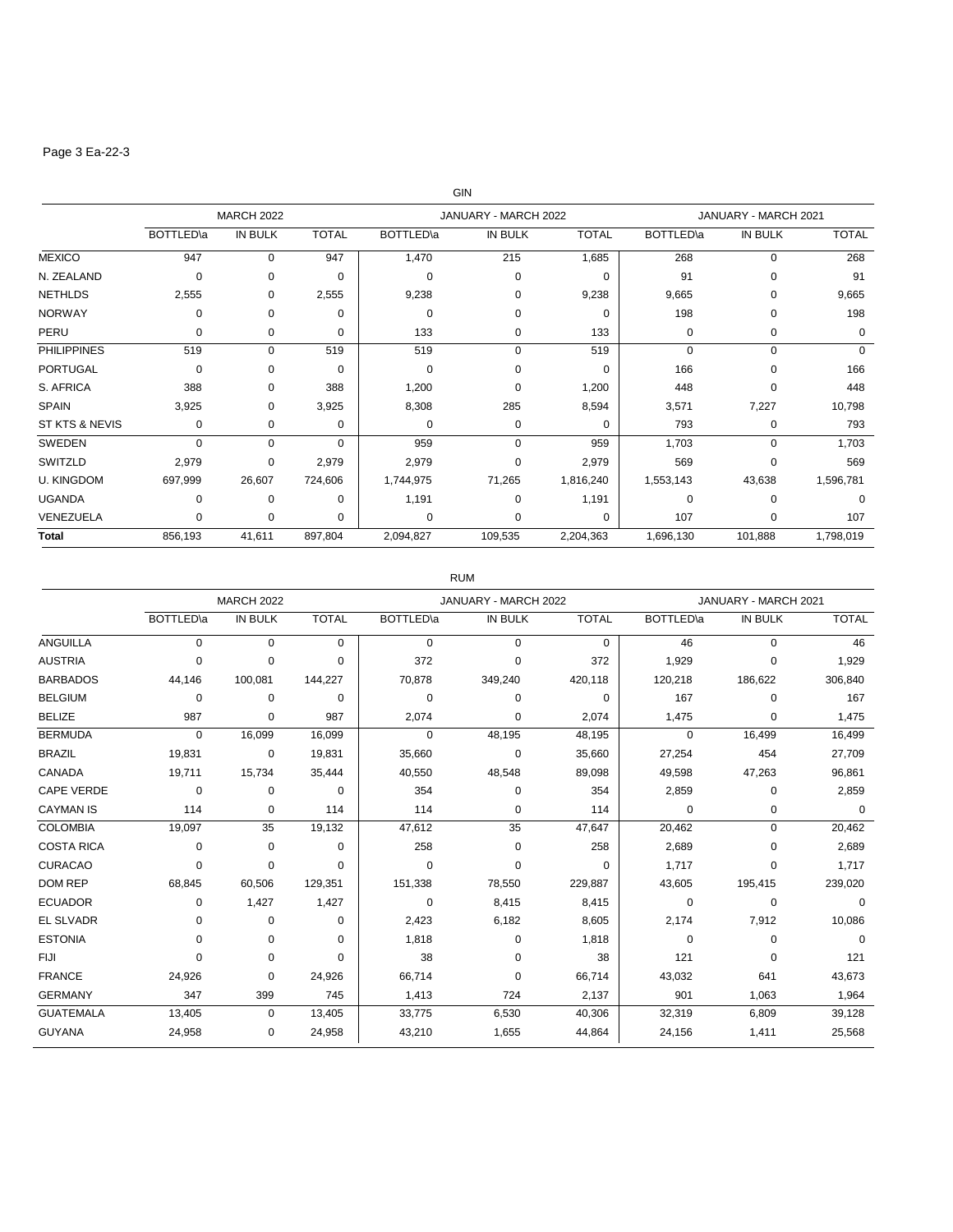### Page 4 Ea-22-3

|                           |                   |                   |              |                   | <b>RUM</b>           |              |                   |                      |              |
|---------------------------|-------------------|-------------------|--------------|-------------------|----------------------|--------------|-------------------|----------------------|--------------|
|                           |                   | <b>MARCH 2022</b> |              |                   | JANUARY - MARCH 2022 |              |                   | JANUARY - MARCH 2021 |              |
|                           | <b>BOTTLED</b> \a | IN BULK           | <b>TOTAL</b> | <b>BOTTLED</b> \a | IN BULK              | <b>TOTAL</b> | <b>BOTTLED</b> \a | IN BULK              | <b>TOTAL</b> |
| <b>HAITI</b>              | 14,760            | $\mathbf 0$       | 14,760       | 37,585            | $\mathbf 0$          | 37,585       | 36,976            | $\mathbf 0$          | 36,976       |
| <b>INDIA</b>              | 1,141             | 0                 | 1,141        | 1,548             | 0                    | 1,548        | 7,268             | $\mathbf 0$          | 7,268        |
| <b>ITALY</b>              | 49                | 0                 | 49           | 49                | $\mathbf 0$          | 49           | 2,164             | $\mathbf 0$          | 2,164        |
| <b>JAMAICA</b>            | 29,390            | 55,504            | 84,895       | 113,243           | 56,296               | 169,539      | 187,196           | 16,562               | 203,758      |
| <b>JAPAN</b>              | 1,050             | 0                 | 1,050        | 1,050             | 0                    | 1,050        | $\mathbf 0$       | $\mathbf 0$          | $\mathbf 0$  |
| <b>MARTINQ</b>            | 27                | $\mathbf 0$       | 27           | 27                | $\mathbf 0$          | 27           | 1,165             | $\mathbf 0$          | 1,165        |
| <b>MAURITIUS</b>          | 1,507             | 0                 | 1,507        | 1,712             | $\mathbf 0$          | 1,712        | 1,094             | $\mathbf 0$          | 1,094        |
| <b>MEXICO</b>             | 4,258             | 0                 | 4,258        | 16,986            | 2,696                | 19,682       | 5,967             | $\mathbf 0$          | 5,967        |
| N. GUINEA                 | 0                 | 0                 | $\Omega$     | 0                 | 0                    | 0            | 0                 | 7,946                | 7,946        |
| <b>NEPAL</b>              | 0                 | 0                 | 0            | 0                 | 0                    | 0            | 1,325             | $\mathbf 0$          | 1,325        |
| <b>NETHLDS</b>            | 1,164             | 23,656            | 24,820       | 3,538             | 28,100               | 31,638       | 6,409             | 11,560               | 17,968       |
| <b>NICARAGUA</b>          | 35,447            | $\mathbf 0$       | 35,447       | 60,606            | $\mathbf 0$          | 60,606       | 84,783            | $\mathbf 0$          | 84,783       |
| <b>PANAMA</b>             | 22,869            | 0                 | 22,869       | 24,021            | 4,166                | 28,187       | 27,157            | 1,585                | 28,742       |
| PERU                      | 114               | $\mathbf 0$       | 114          | 225               | $\mathbf 0$          | 225          | 434               | $\mathbf 0$          | 434          |
| <b>PHILIPPINES</b>        | 1,712             | 0                 | 1,712        | 5,793             | 0                    | 5,793        | 1,959             | $\mathbf 0$          | 1,959        |
| <b>POLAND</b>             | 2,871             | 0                 | 2,871        | 2,871             | 0                    | 2,871        | 4,143             | $\mathbf 0$          | 4,143        |
| PORTUGAL                  | 0                 | 0                 | 0            | 305               | 0                    | 305          | 1,604             | 0                    | 1,604        |
| <b>SINGAPORE</b>          | $\pmb{0}$         | 0                 | 0            | 641               | 0                    | 641          | $\mathbf 0$       | $\mathbf 0$          | $\mathbf 0$  |
| <b>SPAIN</b>              | 3,983             | 0                 | 3,983        | 6,141             | $\mathbf 0$          | 6,141        | 3,798             | $\mathbf 0$          | 3,798        |
| <b>ST KTS &amp; NEVIS</b> | 1,780             | $\mathbf 0$       | 1,780        | 3,900             | $\mathbf 0$          | 3,900        | 2,876             | $\mathbf 0$          | 2,876        |
| ST. LUCIA                 | 2,905             | 0                 | 2,905        | 5,134             | $\Omega$             | 5,134        | 4,025             | $\pmb{0}$            | 4,025        |
| <b>SURINAM</b>            | $\mathbf 0$       | $\mathbf 0$       | $\Omega$     | 0                 | $\mathbf 0$          | 0            | 2,780             | $\mathbf 0$          | 2,780        |
| SWITZLD                   | 0                 | 0                 | 0            | 0                 | $\Omega$             | 0            | $\pmb{0}$         | 18                   | 18           |
| TRINIDAD                  | $\overline{1}$    | 0                 | $\mathbf{1}$ | 1                 | 15                   | 16           | 2,766             | $\mathbf 0$          | 2,766        |
| <b>U. KINGDOM</b>         | 5,606             | 24,340            | 29,946       | 9,290             | 40,652               | 49,942       | 4,865             | 68,631               | 73,496       |
| <b>UGANDA</b>             | $\mathbf 0$       | $\mathbf 0$       | $\mathbf 0$  | 985               | $\mathbf 0$          | 985          | $\mathbf 0$       | $\mathbf 0$          | $\mathbf 0$  |
| VENEZUELA                 | 28,667            | 26,433            | 55,100       | 37,253            | 29,286               | 66,539       | 40,861            | 8,787                | 49.648       |
| <b>Total</b>              | 395,668           | 324,213           | 719,881      | 831,505           | 709,284              | 1,540,790    | 806,336           | 579,180              | 1,385,516    |

#### BRANDY \b

|                 |                   | <b>MARCH 2022</b> |              |           | JANUARY - MARCH 2022 |              | JANUARY - MARCH 2021 |         |              |
|-----------------|-------------------|-------------------|--------------|-----------|----------------------|--------------|----------------------|---------|--------------|
|                 | <b>BOTTLED</b> \a | <b>IN BULK</b>    | <b>TOTAL</b> | BOTTLED\a | <b>IN BULK</b>       | <b>TOTAL</b> | BOTTLED\a            | IN BULK | <b>TOTAL</b> |
| <b>ARMENIA</b>  | 1,608             | $\mathbf 0$       | 1,608        | 7,878     | 0                    | 7,878        | 8,830                | 0       | 8,830        |
| <b>AUSTRIA</b>  | 200               | 0                 | 200          | 412       | 0                    | 412          | 901                  | 0       | 901          |
| <b>BELGIUM</b>  | 2,012             | 0                 | 2,012        | 2,016     | 0                    | 2,016        | 113                  | 0       | 113          |
| <b>BOLIVIA</b>  | $\mathbf 0$       | 0                 | 0            | 2,720     | 0                    | 2,720        | 0                    | 0       | 0            |
| <b>BOSNIA</b>   | 707               | 0                 | 707          | 2,750     | 0                    | 2,750        | 23                   | 0       | 23           |
| <b>BRAZIL</b>   | 0                 | $\Omega$          | $\mathbf 0$  | $\Omega$  | 0                    | $\Omega$     | 2,637                | 0       | 2,637        |
| <b>BULGARIA</b> | $\Omega$          | 0                 | 0            | 3,051     | 0                    | 3,051        | 465                  | 0       | 465          |
| CANADA          | 8,336             | $\mathbf 0$       | 8,336        | 16,190    | 0                    | 16,190       | 24,033               | 0       | 24,033       |
| <b>CHILE</b>    | 444               | $\mathbf 0$       | 444          | 10,566    | 0                    | 10,566       | 0                    | 0       | $\mathbf 0$  |
| <b>CHINA</b>    | 1,950             | 0                 | 1,950        | 3,457     | 0                    | 3,457        | 2,901                | 0       | 2,901        |
|                 |                   |                   |              |           |                      |              |                      |         |              |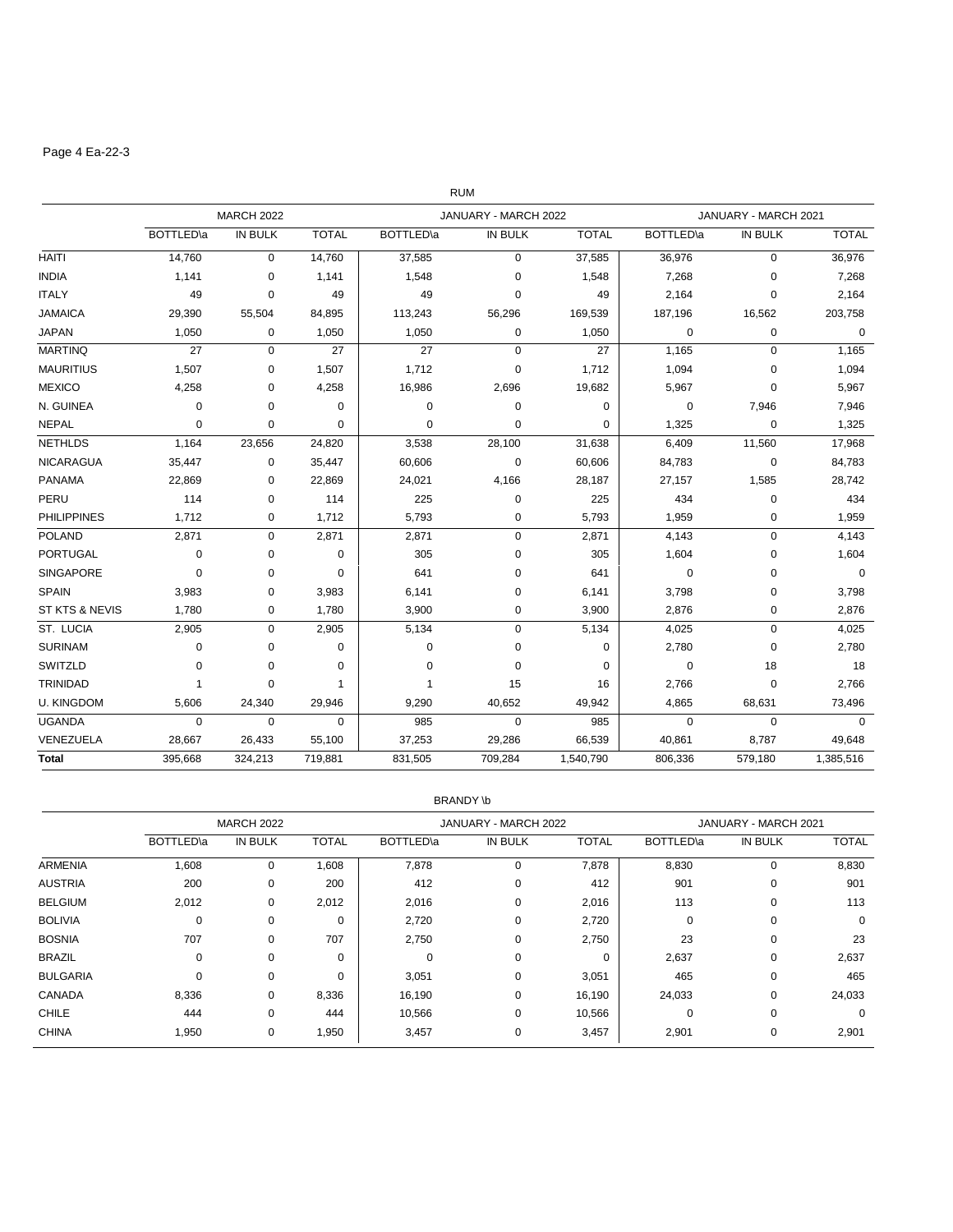### Page 5 Ea-22-3

|                    |                   |                   |              |                   | <b>BRANDY \b</b>     |              |                   |                      |                |
|--------------------|-------------------|-------------------|--------------|-------------------|----------------------|--------------|-------------------|----------------------|----------------|
|                    |                   | <b>MARCH 2022</b> |              |                   | JANUARY - MARCH 2022 |              |                   | JANUARY - MARCH 2021 |                |
|                    | <b>BOTTLED</b> \a | <b>IN BULK</b>    | <b>TOTAL</b> | <b>BOTTLED</b> \a | IN BULK              | <b>TOTAL</b> | <b>BOTTLED</b> \a | <b>IN BULK</b>       | <b>TOTAL</b>   |
| <b>CROATIA</b>     | 77                | $\mathbf 0$       | 77           | 77                | $\mathbf 0$          | 77           | 1,432             | $\mathbf 0$          | 1,432          |
| <b>CZECH REP</b>   | 4,779             | 0                 | 4,779        | 6,653             | 0                    | 6,653        | 1,984             | $\mathbf 0$          | 1,984          |
| <b>FRANCE</b>      | 1,466,246         | 308,845           | 1,775,091    | 3,660,419         | 623,507              | 4,283,926    | 3,713,145         | 120,966              | 3,834,111      |
| <b>GEORGIA</b>     | $\mathbf 0$       | 0                 | 0            | 526               | 0                    | 526          | 778               | 0                    | 778            |
| <b>GERMANY</b>     | 614               | 0                 | 614          | 629               | 0                    | 629          | 4,067             | 0                    | 4,067          |
| <b>GREECE</b>      | 2,042             | $\mathbf 0$       | 2,042        | 2,042             | $\mathbf 0$          | 2,042        | 11,643            | $\mathbf 0$          | 11,643         |
| <b>ISRAEL</b>      | $\mathbf 0$       | 0                 | 0            | 1,565             | 0                    | 1,565        | 107               | 0                    | 107            |
| <b>ITALY</b>       | 13,214            | 3,724             | 16,938       | 22,417            | 15,117               | 37,533       | 8,745             | 12,053               | 20,798         |
| <b>JAPAN</b>       | $\mathbf 0$       | $\mathbf 0$       | $\Omega$     | 0                 | $\mathbf 0$          | $\Omega$     | $\overline{2}$    | $\mathbf 0$          | $\overline{2}$ |
| <b>LEBANON</b>     | 0                 | 0                 | 0            | 178               | 0                    | 178          | 1,365             | 0                    | 1,365          |
| <b>MACEDONIA</b>   | 4,733             | $\mathbf 0$       | 4,733        | 4,733             | 0                    | 4,733        | 3,210             | $\mathsf 0$          | 3,210          |
| <b>MEXICO</b>      | 10,355            | 0                 | 10,355       | 15,379            | 0                    | 15,379       | 32,022            | 0                    | 32,022         |
| <b>MOLDOVA</b>     | 296               | 0                 | 296          | 296               | 0                    | 296          | 836               | $\mathbf 0$          | 836            |
| <b>MONTENEGRO</b>  | 0                 | 0                 | $\mathbf 0$  | 1,812             | 0                    | 1,812        | 4,288             | $\Omega$             | 4,288          |
| <b>NETHLDS</b>     | 0                 | 0                 | 0            | 0                 | 399                  | 399          | $\overline{2}$    | 2,188                | 2,191          |
| PERU               | 3,907             | $\mathbf 0$       | 3,907        | 8,027             | $\Omega$             | 8,027        | 7,045             | $\mathbf 0$          | 7,045          |
| <b>PHILIPPINES</b> | 0                 | $\mathbf 0$       | 0            | 3,696             | 3,682                | 7,378        | 209               | 7,940                | 8,150          |
| <b>PORTUGAL</b>    | 1,677             | 0                 | 1,677        | 7,376             | 171                  | 7,547        | 12,382            | 0                    | 12,382         |
| S. AFRICA          | 0                 | 0                 | 0            | 551               | 0                    | 551          | 417               | 0                    | 417            |
| <b>SERBIA</b>      | 1,574             | 0                 | 1,574        | 6,593             | $\mathbf 0$          | 6,593        | 5,955             | $\mathbf 0$          | 5,955          |
| <b>SLOVENIA</b>    | 0                 | $\mathbf 0$       | 0            | 0                 | $\mathbf 0$          | 0            | 1,020             | $\mathbf 0$          | 1,020          |
| <b>SPAIN</b>       | 9,123             | 1,618             | 10,741       | 29,230            | 1,639                | 30,869       | 30,228            | 830                  | 31,058         |
| <b>TURKEY</b>      | $\mathbf 0$       | 0                 | 0            | 2,051             | $\mathbf 0$          | 2,051        | 1,232             | 0                    | 1,232          |
| <b>U. KINGDOM</b>  | 5,140             | 0                 | 5,140        | 9,110             | 0                    | 9,110        | 12,194            | 0                    | 12,194         |
| <b>UKRAINE</b>     | 1,702             | 0                 | 1,702        | 4,890             | 0                    | 4,890        | 1,078             | 672                  | 1,750          |
| <b>Total</b>       | 1,540,736         | 314,187           | 1,854,924    | 3,837,288         | 644,515              | 4,481,803    | 3,895,291         | 144,648              | 4,039,940      |

### PISCO & SINGANI AND SLIVOVITZ BRANDY OVER 3.43/LITER

|                 | <b>MARCH 2022</b> | JANUARY - MARCH 2022 | JANUARY - MARCH 2021 |
|-----------------|-------------------|----------------------|----------------------|
|                 | <b>TOTAL</b>      | <b>TOTAL</b>         | <b>TOTAL</b>         |
| <b>BOSNIA</b>   | 283               | 4,009                | 447                  |
| <b>CHILE</b>    | $\mathbf 0$       | 4,366                | 1,065                |
| <b>CROATIA</b>  | 1,906             | 4,171                | 5,975                |
| <b>HUNGARY</b>  | $\mathbf 0$       | 0                    | 856                  |
| <b>ITALY</b>    | 0                 | 133                  | 0                    |
| <b>JAMAICA</b>  | 0                 | 62                   | $\mathbf 0$          |
| PERU            | 1,542             | 12,871               | 8,708                |
| <b>SERBIA</b>   | 2,042             | 5,022                | 4,054                |
| <b>SLOVENIA</b> | 0                 | 0                    | 431                  |
| <b>Total</b>    | 5,773             | 30,634               | 21,536               |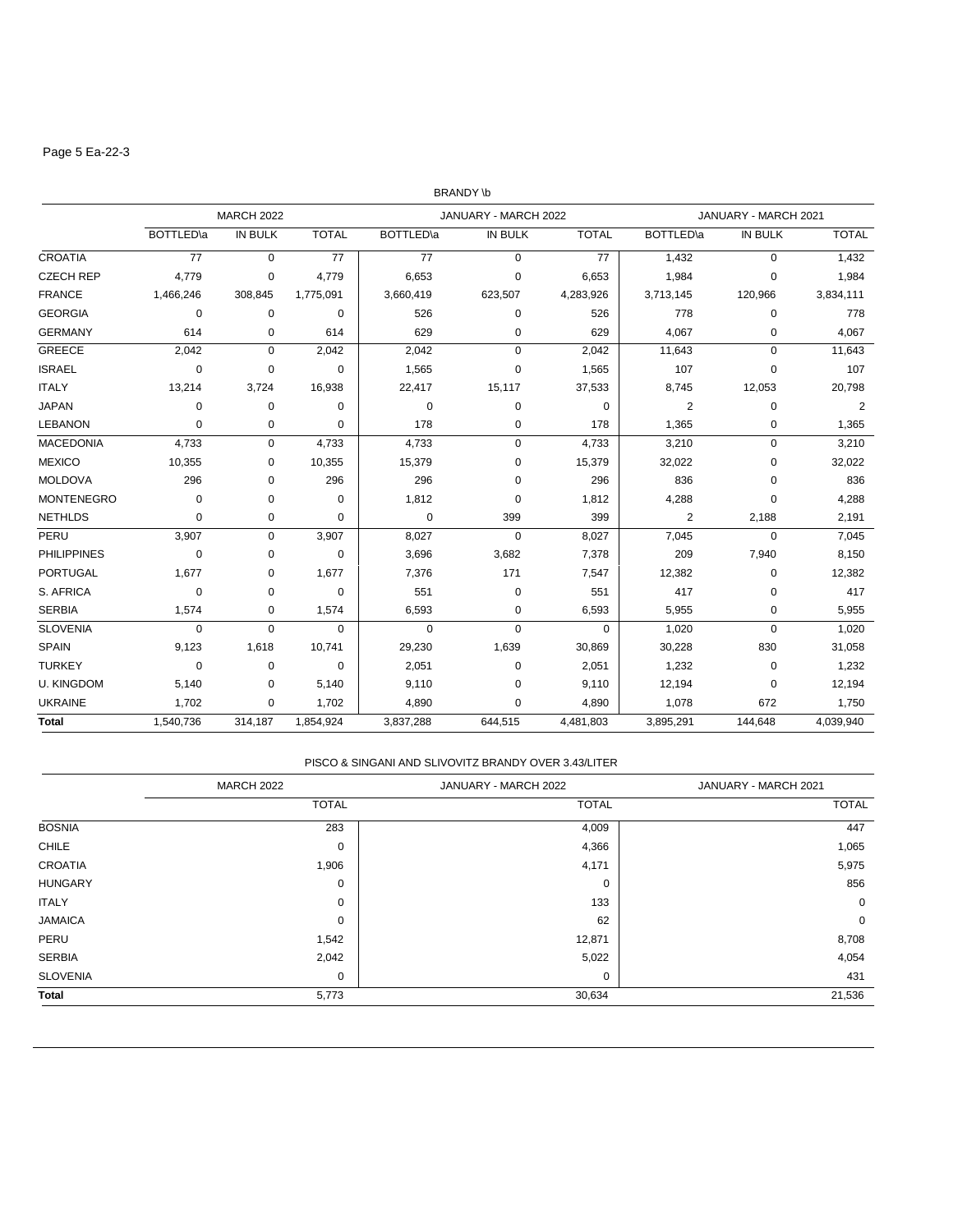# Page 6 Ea-22-3

|                    |                   |                   |              |                  | <b>VODKA</b>         |              |                   |                      |              |
|--------------------|-------------------|-------------------|--------------|------------------|----------------------|--------------|-------------------|----------------------|--------------|
|                    |                   | <b>MARCH 2022</b> |              |                  | JANUARY - MARCH 2022 |              |                   | JANUARY - MARCH 2021 |              |
|                    | <b>BOTTLED</b> \a | <b>IN BULK</b>    | <b>TOTAL</b> | <b>BOTTLED\a</b> | IN BULK              | <b>TOTAL</b> | <b>BOTTLED</b> \a | IN BULK              | <b>TOTAL</b> |
| <b>AUSTRALIA</b>   | 1,099             | 0                 | 1,099        | 3,741            | 0                    | 3,741        | 4,364             | $\mathbf 0$          | 4,364        |
| <b>AUSTRIA</b>     | 37,338            | 0                 | 37,338       | 64,856           | 0                    | 64,856       | 88,232            | $\mathbf 0$          | 88,232       |
| <b>BELARUS</b>     | 2,130             | 0                 | 2,130        | 5,136            | 0                    | 5,136        | 7,212             | $\mathbf 0$          | 7,212        |
| <b>BELGIUM</b>     | $\pmb{0}$         | 0                 | 0            | 4,824            | 0                    | 4,824        | 4,642             | 0                    | 4,642        |
| <b>BRAZIL</b>      | $\pmb{0}$         | $\mathbf 0$       | 0            | $\mathbf 0$      | $\mathbf 0$          | $\mathbf 0$  | 266               | $\pmb{0}$            | 266          |
| <b>BULGARIA</b>    | $\mathbf 0$       | 0                 | 0            | $\mathbf 0$      | 0                    | 0            | 2,636             | $\mathbf 0$          | 2,636        |
| CANADA             | 51,238            | 8,486             | 59,725       | 113,663          | 27,313               | 140,977      | 98,762            | 13,553               | 112,315      |
| <b>CHINA</b>       | $\pmb{0}$         | 1,260             | 1,260        | 7,992            | 1,260                | 9,252        | 1,014             | $\mathbf 0$          | 1,014        |
| <b>CYPRUS</b>      | $\mathbf 0$       | $\mathbf 0$       | 0            | $\mathbf 0$      | 0                    | $\mathbf 0$  | 3,008             | $\mathbf 0$          | 3,008        |
| <b>DOM REP</b>     | $\pmb{0}$         | 3,094             | 3,094        | $\mathbf 0$      | 6,187                | 6,187        | $\mathbf 0$       | $\pmb{0}$            | $\mathbf 0$  |
| <b>ESTONIA</b>     | 6,224             | 0                 | 6,224        | 8,875            | 0                    | 8,875        | 1,069             | $\mathbf 0$          | 1,069        |
| <b>FINLAND</b>     | 13,280            | 0                 | 13,280       | 77,479           | 0                    | 77,479       | 67,077            | $\mathbf 0$          | 67,077       |
| <b>FRANCE</b>      | 675,178           | 49,906            | 725,084      | 1,877,803        | 120,163              | 1,997,966    | 1,484,639         | 44,311               | 1,528,949    |
| <b>GEORGIA</b>     | 108               | 0                 | 108          | 108              | 0                    | 108          | 0                 | 0                    | 0            |
| <b>GERMANY</b>     | 1,841             | 0                 | 1,841        | 3,229            | 0                    | 3,229        | 5,321             | $\mathbf 0$          | 5,321        |
| <b>ICELAND</b>     | 36,227            | 0                 | 36,227       | 85,853           | 0                    | 85,853       | 110,189           | $\mathbf 0$          | 110,189      |
| <b>INDIA</b>       | 0                 | 0                 | 0            | 317              | 0                    | 317          | 2,207             | $\mathbf 0$          | 2,207        |
| <b>IRELAND</b>     | 818               | 0                 | 818          | 1,274            | 0                    | 1,274        | 153               | $\mathbf 0$          | 153          |
| <b>ISRAEL</b>      | 213               | 0                 | 213          | 441              | 0                    | 441          | 0                 | 0                    | 0            |
| <b>ITALY</b>       | 15,252            | 0                 | 15,252       | 23,228           | 0                    | 23,228       | 23,170            | $\mathbf 0$          | 23,170       |
| <b>JAPAN</b>       | 6,815             | 0                 | 6,815        | 17,351           | 0                    | 17,351       | 6,602             | 0                    | 6,602        |
| LATVIA             | 78,643            | 2,752             | 81,395       | 367,374          | 5,561                | 372,936      | 382,937           | 0                    | 382,937      |
| LITHUANIA          | 0                 | 0                 | $\pmb{0}$    | 0                | 0                    | 0            | 7,398             | $\mathbf 0$          | 7,398        |
| <b>MEXICO</b>      | $\pmb{0}$         | 0                 | $\mathbf 0$  | 3,673            | 0                    | 3,673        | 3,680             | $\mathbf 0$          | 3,680        |
| <b>MOLDOVA</b>     | 27,274            | 0                 | 27,274       | 78,954           | 0                    | 78,954       | 80,875            | $\mathbf 0$          | 80,875       |
| N. ZEALAND         | 2,698             | 0                 | 2,698        | 3,512            | 0                    | 3,512        | 7,304             | $\mathbf 0$          | 7,304        |
| <b>NETHLDS</b>     | 427,132           | 19,318            | 446,451      | 1,077,271        | 43,609               | 1,120,880    | 882,387           | 41,139               | 923,526      |
| <b>PHILIPPINES</b> | 200               | 0                 | 200          | 200              | 0                    | 200          | 0                 | $\mathbf 0$          | $\mathbf 0$  |
| <b>POLAND</b>      | 213,504           | 0                 | 213,504      | 514,849          | 0                    | 514,849      | 582,244           | $\mathbf 0$          | 582,244      |
| <b>ROMANIA</b>     | $\mathbf 0$       | 0                 | 0            | $\mathbf 0$      | 0                    | 0            | 977               | $\mathbf 0$          | 977          |
| <b>RUSSIA</b>      | 26,185            | 0                 | 26,185       | 90,204           | 0                    | 90,204       | 115,197           | $\mathbf 0$          | 115,197      |
| S. AFRICA          | 585               | 0                 | 585          | 585              | 0                    | 585          | 0                 | $\mathbf 0$          | 0            |
| <b>SLOVAKIA</b>    | 2,110             | 0                 | 2,110        | 5,188            | 0                    | 5,188        | 3,039             | 0                    | 3,039        |
| <b>SLOVENIA</b>    | 190               | 0                 | 190          | 190              | 0                    | 190          | 0                 | 0                    | $\mathbf 0$  |
| SPAIN              | 0                 | 0                 | 0            | 196              | 0                    | 196          | 0                 | 0                    | 0            |
| SWEDEN             | 540,455           | 0                 | 540,455      | 1,491,379        | 0                    | 1,491,379    | 1,305,598         | 2,118,469            | 3,424,067    |
| TAIWAN             | 1,187             | 0                 | 1,187        | 3,976            | 0                    | 3,976        | 1,187             | 0                    | 1,187        |
| U.A.E.             | $\mathbf 0$       | 0                 | $\mathbf 0$  | 5,351            | 0                    | 5,351        | $\pmb{0}$         | $\pmb{0}$            | $\mathbf 0$  |
| <b>U. KINGDOM</b>  | 14,557            | 70,864            | 85,422       | 34,766           | 216,465              | 251,230      | 60,728            | 236,488              | 297,216      |
| <b>UGANDA</b>      | $\pmb{0}$         | 0                 | $\mathbf 0$  | 871              | $\mathbf 0$          | 871          | $\pmb{0}$         | $\mathbf 0$          | $\mathbf 0$  |
| <b>UKRAINE</b>     | 36,611            | 0                 | 36,611       | 62,286           | 0                    | 62,286       | 68,532            | $\mathbf 0$          | 68,532       |
| Total              | 2,219,093         | 155,681           | 2,374,774    | 6,036,995        | 420,558              | 6,457,553    | 5,412,645         | 2,453,959            | 7,866,604    |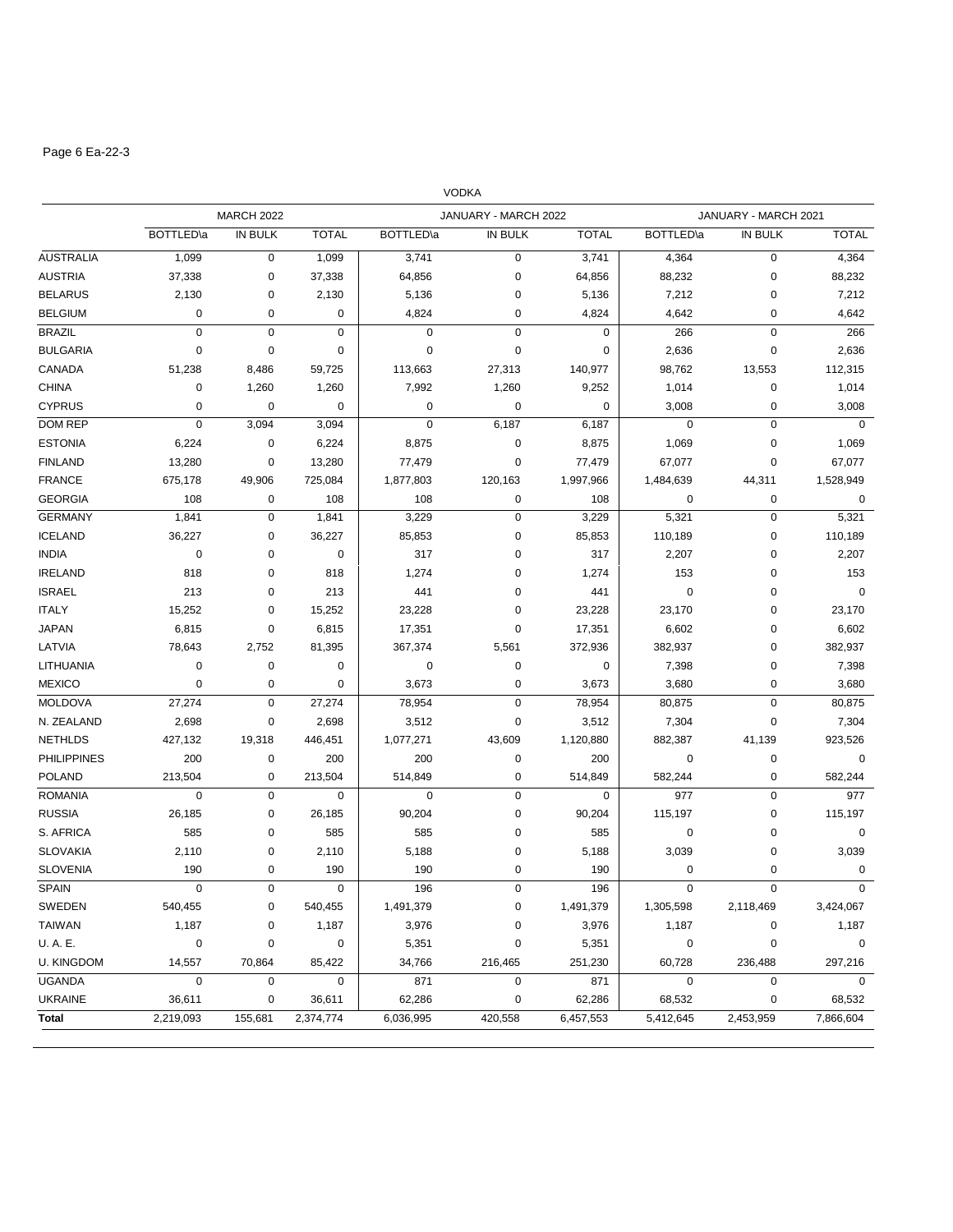# Page 7 Ea-22-3

|                   |                   |                   |              |                   | <b>CORDIAL</b>       |              |                   |                      |              |
|-------------------|-------------------|-------------------|--------------|-------------------|----------------------|--------------|-------------------|----------------------|--------------|
|                   |                   | <b>MARCH 2022</b> |              |                   | JANUARY - MARCH 2022 |              |                   | JANUARY - MARCH 2021 |              |
|                   | <b>BOTTLED</b> \a | <b>IN BULK</b>    | <b>TOTAL</b> | <b>BOTTLED</b> \a | IN BULK              | <b>TOTAL</b> | <b>BOTTLED</b> \a | IN BULK              | <b>TOTAL</b> |
| <b>AUSTRALIA</b>  | 2,972             | $\mathbf 0$       | 2,972        | 8,717             | 0                    | 8,717        | 3,446             | $\mathbf 0$          | 3,446        |
| <b>AUSTRIA</b>    | 1,952             | 0                 | 1,952        | 7,079             | 0                    | 7,079        | 3,187             | $\mathbf 0$          | 3,187        |
| <b>BARBADOS</b>   | 1,614             | $\mathbf 0$       | 1,614        | 5,120             | 0                    | 5,120        | 1,573             | $\pmb{0}$            | 1,573        |
| <b>BELGIUM</b>    | $\mathbf 0$       | $\mathbf 0$       | $\pmb{0}$    | 0                 | 0                    | 0            | 650               | $\mathbf 0$          | 650          |
| <b>BOSNIA</b>     | 94                | $\mathbf 0$       | 94           | 94                | 0                    | 94           | $\mathbf 0$       | $\mathbf 0$          | $\mathbf 0$  |
| <b>BULGARIA</b>   | $\pmb{0}$         | $\mathbf 0$       | $\mathbf 0$  | 466               | 0                    | 466          | 32                | $\mathbf 0$          | 32           |
| CANADA            | 738,829           | 15.113            | 753,941      | 2,335,537         | 138,273              | 2,473,810    | 2,440,658         | 160,947              | 2,601,604    |
| <b>CAPE VERDE</b> | $\mathbf 0$       | $\mathbf 0$       | $\mathbf 0$  | 137               | $\mathbf 0$          | 137          | 86                | $\mathbf 0$          | 86           |
| <b>CHINA</b>      | $\pmb{0}$         | $\pmb{0}$         | 0            | 1,331             | 0                    | 1,331        | 3,284             | $\mathbf 0$          | 3,284        |
| <b>COLOMBIA</b>   | 1,019             | 0                 | 1,019        | 4,995             | 0                    | 4,995        | 3,892             | $\mathbf 0$          | 3,892        |
| <b>CROATIA</b>    | 743               | 0                 | 743          | 1,452             | 0                    | 1,452        | 2,100             | $\mathbf 0$          | 2,100        |
| <b>CZECH REP</b>  | 1,177             | $\mathbf 0$       | 1,177        | 1,361             | 0                    | 1,361        | 5,897             | $\mathbf 0$          | 5,897        |
| <b>DOM REP</b>    | 1,920             | $\mathbf 0$       | 1,920        | 2,789             | 444                  | 3,233        | 1,405             | $\mathbf 0$          | 1,405        |
| <b>ECUADOR</b>    | 599               | 0                 | 599          | 599               | 0                    | 599          | 0                 | $\mathbf 0$          | 0            |
| <b>ERITREA</b>    | 2,190             | $\mathbf 0$       | 2,190        | 2,190             | 0                    | 2,190        | 6,861             | $\mathbf 0$          | 6,861        |
| <b>FINLAND</b>    | 467               | 0                 | 467          | 467               | 0                    | 467          | 1,314             | 0                    | 1,314        |
| <b>FRANCE</b>     | 406,648           | 5,207             | 411,855      | 999,654           | 5,640                | 1,005,294    | 729,080           | 5,908                | 734,988      |
| <b>GERMANY</b>    | 203,561           | 59                | 203,621      | 384,800           | 1,260                | 386,059      | 420,388           | 169                  | 420,557      |
| <b>GREECE</b>     | 3,051             | $\pmb{0}$         | 3,051        | 17,379            | 0                    | 17,379       | 4,237             | $\mathbf 0$          | 4,237        |
| <b>GUATEMALA</b>  | 2,951             | $\pmb{0}$         | 2,951        | 2,951             | 0                    | 2,951        | 0                 | $\mathbf 0$          | $\mathbf 0$  |
| <b>GUYANA</b>     | 0                 | $\mathbf 0$       | $\pmb{0}$    | 67                | 0                    | 67           | 39                | $\mathbf 0$          | 39           |
| <b>HAITI</b>      | $\pmb{0}$         | $\mathbf 0$       | $\pmb{0}$    | 0                 | 0                    | $\mathbf 0$  | 336               | $\mathbf 0$          | 336          |
| <b>HUNGARY</b>    | $\pmb{0}$         | $\pmb{0}$         | $\pmb{0}$    | $\mathbf 0$       | 0                    | 0            | 404               | $\mathbf 0$          | 404          |
| <b>ICELAND</b>    | 3,179             | $\mathbf 0$       | 3,179        | 6,223             | 0                    | 6,223        | 126               | $\mathbf 0$          | 126          |
| <b>INDIA</b>      | 0                 | $\mathbf 0$       | $\pmb{0}$    | 766               | 0                    | 766          | $\mathbf 0$       | $\mathbf 0$          | $\mathbf 0$  |
| <b>IRELAND</b>    | 188,515           | $\mathbf 0$       | 188,515      | 450,752           | 0                    | 450,752      | 504,825           | $\mathbf 0$          | 504,825      |
| <b>ISRAEL</b>     | 229               | $\mathbf 0$       | 229          | 2,507             | 0                    | 2,507        | 2,513             | $\mathbf 0$          | 2,513        |
| <b>ITALY</b>      | 158,331           | 25,369            | 183,701      | 386,132           | 32,740               | 418,872      | 297,767           | 15,119               | 312,886      |
| <b>JAPAN</b>      | 522               | 4,480             | 5,002        | 3,614             | 10,164               | 13,778       | 2,314             | $\mathbf 0$          | 2,314        |
| <b>JORDAN</b>     | 0                 | 0                 | 0            | 1,769             | 0                    | 1,769        | 0                 | $\mathbf 0$          | 0            |
| KOREA, S.         | 514               | 0                 | 514          | 514               | 0                    | 514          | 185               | $\mathbf 0$          | 185          |
| LITHUANIA         | 0                 | 0                 | 0            | 105               | 0                    | 105          | 334               | 0                    | 334          |
| <b>MARTINQ</b>    | 0                 | $\mathbf 0$       | $\pmb{0}$    | 355               | 0                    | 355          | 1,941             | $\mathbf 0$          | 1,941        |
| <b>MEXICO</b>     | 63,996            | 8,093             | 72,089       | 154,755           | 47,944               | 202,699      | 130,819           | 50,582               | 181,401      |
| <b>NETHLDS</b>    | 9,876             | $\pmb{0}$         | 9,876        | 26,423            | 0                    | 26,423       | 8,294             | 5,570                | 13,864       |
| <b>NICARAGUA</b>  | $\pmb{0}$         | $\pmb{0}$         | 0            | 68                | 0                    | 68           | 163               | 0                    | 163          |
| <b>NORWAY</b>     | 2,503             | $\pmb{0}$         | 2,503        | 2,599             | 0                    | 2,599        | 399               | 0                    | 399          |
| <b>PANAMA</b>     | 18,830            | $\pmb{0}$         | 18,830       | 19,108            | 0                    | 19,108       | 555               | $\pmb{0}$            | 555          |
| <b>POLAND</b>     | 739               | $\pmb{0}$         | 739          | 3,543             | 0                    | 3,543        | 4,891             | $\pmb{0}$            | 4,891        |
| <b>PORTUGAL</b>   | $\pmb{0}$         | 0                 | $\pmb{0}$    | 1,488             | 0                    | 1,488        | 343               | $\pmb{0}$            | 343          |
| S. AFRICA         | 884               | $\pmb{0}$         | 884          | 5,634             | 0                    | 5,634        | 6,661             | $\pmb{0}$            | 6,661        |
| <b>SERBIA</b>     | $\pmb{0}$         | $\pmb{0}$         | 0            | 226               | 0                    | 226          | $\pmb{0}$         | 0                    | 0            |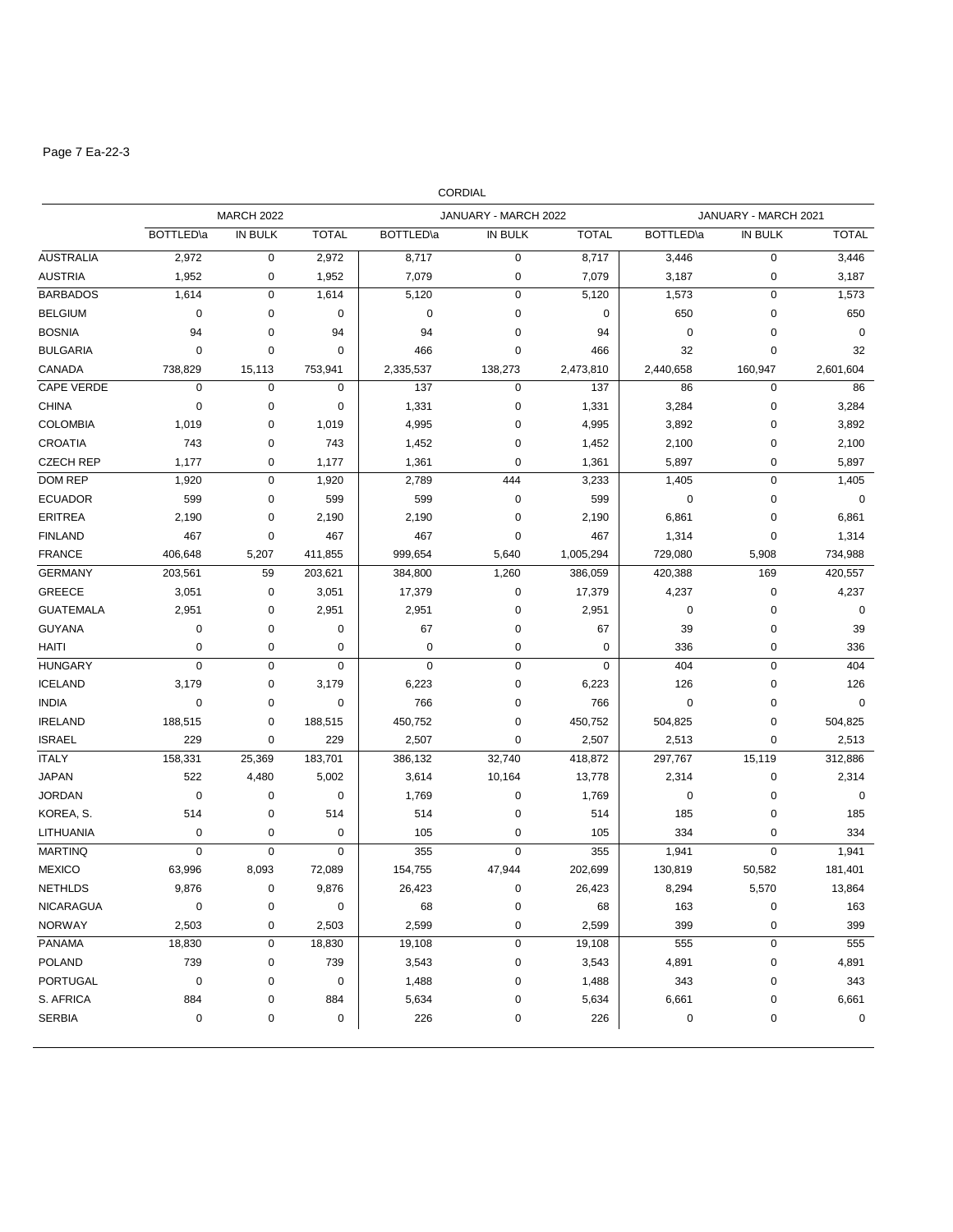### Page 8 Ea-22-3

| <b>CORDIAL</b>    |                   |          |              |                             |          |              |                             |          |              |
|-------------------|-------------------|----------|--------------|-----------------------------|----------|--------------|-----------------------------|----------|--------------|
|                   | <b>MARCH 2022</b> |          |              | JANUARY - MARCH 2022        |          |              | JANUARY - MARCH 2021        |          |              |
|                   | BOTTLED\a         | IN BULK  | <b>TOTAL</b> | <b>BOTTLED</b> <sup>a</sup> | IN BULK  | <b>TOTAL</b> | <b>BOTTLED</b> <sup>a</sup> | IN BULK  | <b>TOTAL</b> |
| <b>SPAIN</b>      | 33,094            | 132      | 33,226       | 37,598                      | 132      | 37,730       | 16,230                      | 0        | 16,230       |
| <b>SWEDEN</b>     | 3,391             | 0        | 3,391        | 15,655                      | 0        | 15,655       | 88                          | 0        | 88           |
| SWITZLD           | 259               | 0        | 259          | 1,416                       | 0        | 1,416        | 1,744                       | 0        | 1,744        |
| <b>TAIWAN</b>     | 276               | 0        | 276          | 276                         | $\Omega$ | 276          | 0                           | 0        | 0            |
| <b>TRINIDAD</b>   | 0                 | 0        | 0            | 0                           | 0        | 0            | 466                         | 0        | 466          |
| <b>TURKEY</b>     | 326               | $\Omega$ | 326          | 326                         | $\Omega$ | 326          | 0                           | $\Omega$ | $\Omega$     |
| <b>U. KINGDOM</b> | 52,053            | 0        | 52,053       | 95,305                      | 0        | 95,305       | 51,031                      | 1,653    | 52,684       |
| <b>Total</b>      | 1,907,304         | 58,454   | 1,965,758    | 4,994,343                   | 236,597  | 5,230,941    | 4,660,557                   | 239,946  | 4,900,503    |

|                   | TEQUILA           |                |           |                      |           |              |                      |                |              |
|-------------------|-------------------|----------------|-----------|----------------------|-----------|--------------|----------------------|----------------|--------------|
|                   | <b>MARCH 2022</b> |                |           | JANUARY - MARCH 2022 |           |              | JANUARY - MARCH 2021 |                |              |
|                   | BOTTLED\a         | <b>IN BULK</b> | TOTAL     | BOTTLED\a            | IN BULK   | <b>TOTAL</b> | BOTTLED\a            | <b>IN BULK</b> | <b>TOTAL</b> |
| <b>MEXICO</b>     | 4,571,881         | 1,409,494      | 5,981,374 | 11,524,999           | 4,142,729 | 15,667,728   | 8,487,895            | 2,864,200      | 11,352,095   |
| <b>PORTUGAL</b>   | 0                 | 0              |           |                      | 0         |              |                      | 0              |              |
| <b>U. KINGDOM</b> | 0                 | 0              |           | 571                  | 0         | 571          |                      |                |              |
| <b>Total</b>      | 4,571,881         | 1,409,494      | 5.981.374 | 11,525,570           | 4,142,729 | 15,668,299   | 8,487,898            | 2,864,200      | 11,352,098   |

N.E.S.

|                  | <b>MARCH 2022</b> | JANUARY - MARCH 2022 | JANUARY - MARCH 2021 |  |
|------------------|-------------------|----------------------|----------------------|--|
|                  | <b>TOTAL</b>      | <b>TOTAL</b>         | <b>TOTAL</b>         |  |
| <b>ARGENTINA</b> | 0                 | 87,388               | 0                    |  |
| <b>AUSTRALIA</b> | 245,389           | 320,116              | $\mathbf 0$          |  |
| <b>AUSTRIA</b>   | 0                 | 0                    | 1,357                |  |
| <b>BARBADOS</b>  | 33,337            | 49,079               | 47,108               |  |
| <b>BELGIUM</b>   | 316               | 316                  | 14,441               |  |
| <b>BRAZIL</b>    | 748,871           | 3,010,840            | 3,520,310            |  |
| CANADA           | 263,647           | 721,175              | 692,381              |  |
| <b>CHILE</b>     | 73,545            | 143,530              | 249,856              |  |
| <b>CHINA</b>     | 28,810            | 91,800               | 73,241               |  |
| <b>COLOMBIA</b>  | 19,427            | 39,056               | 35,032               |  |
| <b>DENMARK</b>   | 689               | 937                  | 6,624                |  |
| DOM REP          | 30,755            | 66,329               | 27,756               |  |
| <b>EL SLVADR</b> | 1,078             | 1,078                | 0                    |  |
| <b>FRANCE</b>    | 18,615            | 29,325               | 24,955               |  |
| <b>GEORGIA</b>   | $\mathbf 0$       | 0                    | 127                  |  |
| <b>GERMANY</b>   | $\mathbf{1}$      | 12,255               | $\mathbf 0$          |  |
| GREECE           | 3,035             | 5,460                | 13,042               |  |
| <b>GUATEMALA</b> | 7,364,986         | 11,221,991           | 7,108,672            |  |
| <b>ICELAND</b>   | 0                 | 0                    | 976                  |  |
| <b>IRELAND</b>   | 51,032            | 133,996              | 29,792               |  |
| <b>ISRAEL</b>    | 859               | 5,365                | 5,208                |  |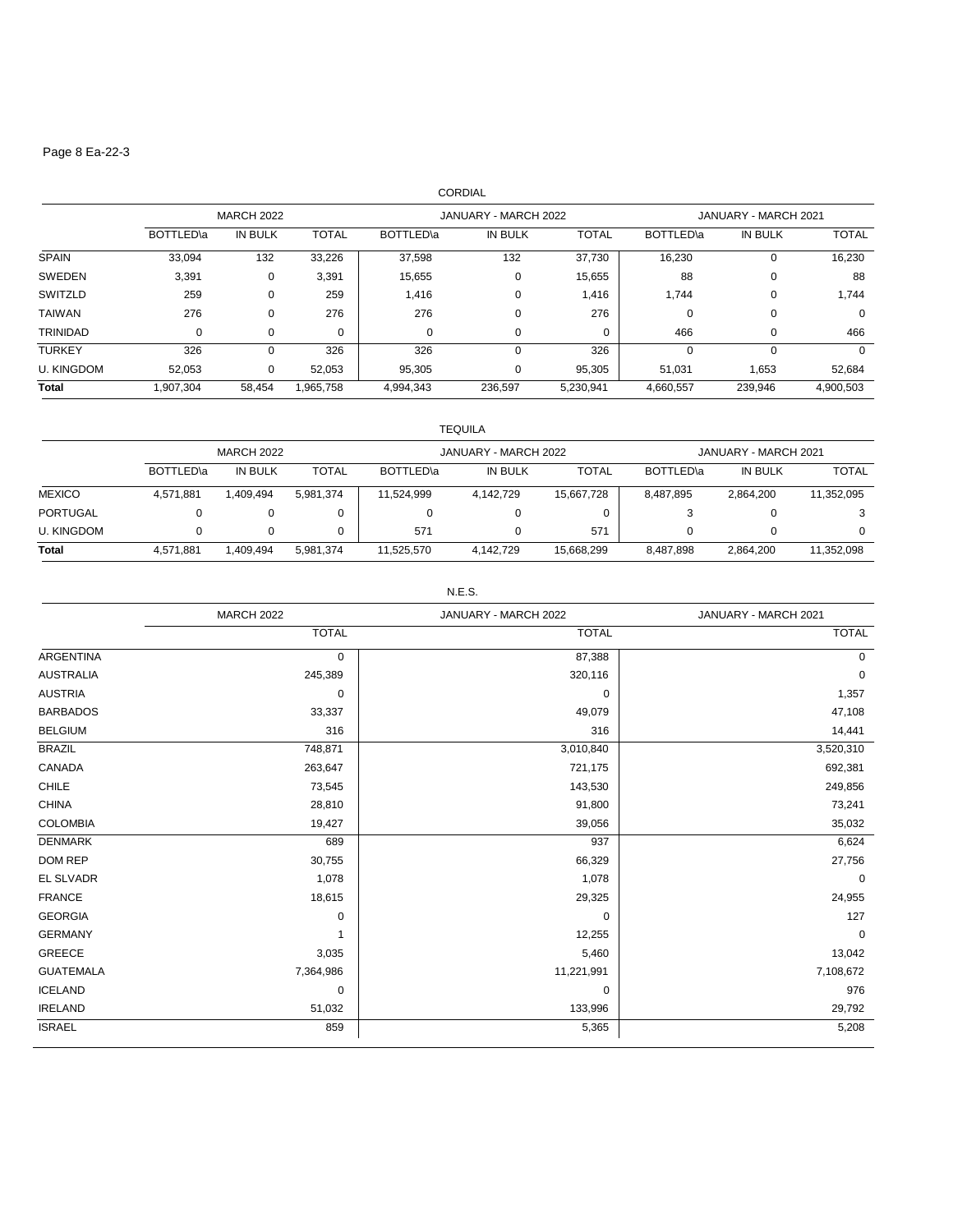# Page 9 Ea-22-3

|                   | <b>MARCH 2022</b> | JANUARY - MARCH 2022 | JANUARY - MARCH 2021 |  |
|-------------------|-------------------|----------------------|----------------------|--|
|                   | <b>TOTAL</b>      | <b>TOTAL</b>         | <b>TOTAL</b>         |  |
| <b>ITALY</b>      | 54                | 206                  | 89                   |  |
| <b>JAPAN</b>      | 5,635             | 21,408               | 16,089               |  |
| <b>JORDAN</b>     | 0                 | 3,681                | 3,040                |  |
| KOREA, S.         | 174,577           | 305,552              | 240,121              |  |
| <b>LEBANON</b>    | 3,293             | 11,891               | 4,614                |  |
| <b>MEXICO</b>     | 252,631           | 551,005              | 365,876              |  |
| N. ZEALAND        | 8,513             | 17,781               | 16,397               |  |
| <b>NETHLDS</b>    | 20,004            | 40,144               | 10,175               |  |
| <b>NORWAY</b>     | 250               | 3,481                | 4,204                |  |
| <b>PANAMA</b>     | $\pmb{0}$         | 0                    | 2,033                |  |
| PERU              | 320               | 320                  | 213                  |  |
| <b>POLAND</b>     | 22,829            | 41,113               | 14,436               |  |
| <b>ROMANIA</b>    | 0                 | 95                   | 0                    |  |
| S. AFRICA         | 0                 | 404                  | 0                    |  |
| <b>SLOVAKIA</b>   | 0                 | 0                    | 5,195                |  |
| <b>SPAIN</b>      | 52                | 52                   | 1,281                |  |
| SWEDEN            | 956               | 1,778                | 309                  |  |
| SWITZLD           | 11,845            | 11,845               | 33                   |  |
| <b>TAIWAN</b>     | 2,748             | 12,894               | 3,762                |  |
| <b>TURKEY</b>     | 2,775             | 3,880                | 7,439                |  |
| <b>U. KINGDOM</b> | 386               | 563                  | 13,851               |  |
| <b>UKRAINE</b>    | 3,728             | 5,246                | 2,726                |  |
| <b>VIETNAM</b>    | 1,198             | 1,198                | 0                    |  |
| <b>Total</b>      | 9,396,188         | 16,974,573           | 12,562,762           |  |

|                   | <b>MARCH 2022</b> | JANUARY - MARCH 2022 | JANUARY - MARCH 2021 |  |
|-------------------|-------------------|----------------------|----------------------|--|
|                   | <b>TOTAL</b>      | <b>TOTAL</b>         | <b>TOTAL</b>         |  |
| <b>AUSTRALIA</b>  | 0                 | $\mathbf 0$          | 8,015                |  |
| CANADA            | 0                 | 135                  | 188                  |  |
| <b>FRANCE</b>     | 0                 | 58                   | 0                    |  |
| <b>GERMANY</b>    | 21,008            | 27,004               | 26,326               |  |
| HAITI             | 0                 | 0                    | 158                  |  |
| <b>ITALY</b>      | 17,349            | 33,023               | 17,953               |  |
| <b>JAMAICA</b>    | 0                 | 28                   | 69                   |  |
| <b>JAPAN</b>      | 376               | 1,100                | 0                    |  |
| <b>NETHLDS</b>    | 0                 | 13                   | 0                    |  |
| <b>SRI LANKA</b>  | 0                 | $\mathbf 0$          | 104                  |  |
| TRINIDAD          | 457               | 973                  | 2,739                |  |
| <b>U. KINGDOM</b> | 12                | 45                   | 54                   |  |
| Total             | 39,203            | 62,381               | 55,606               |  |

N.E.S.